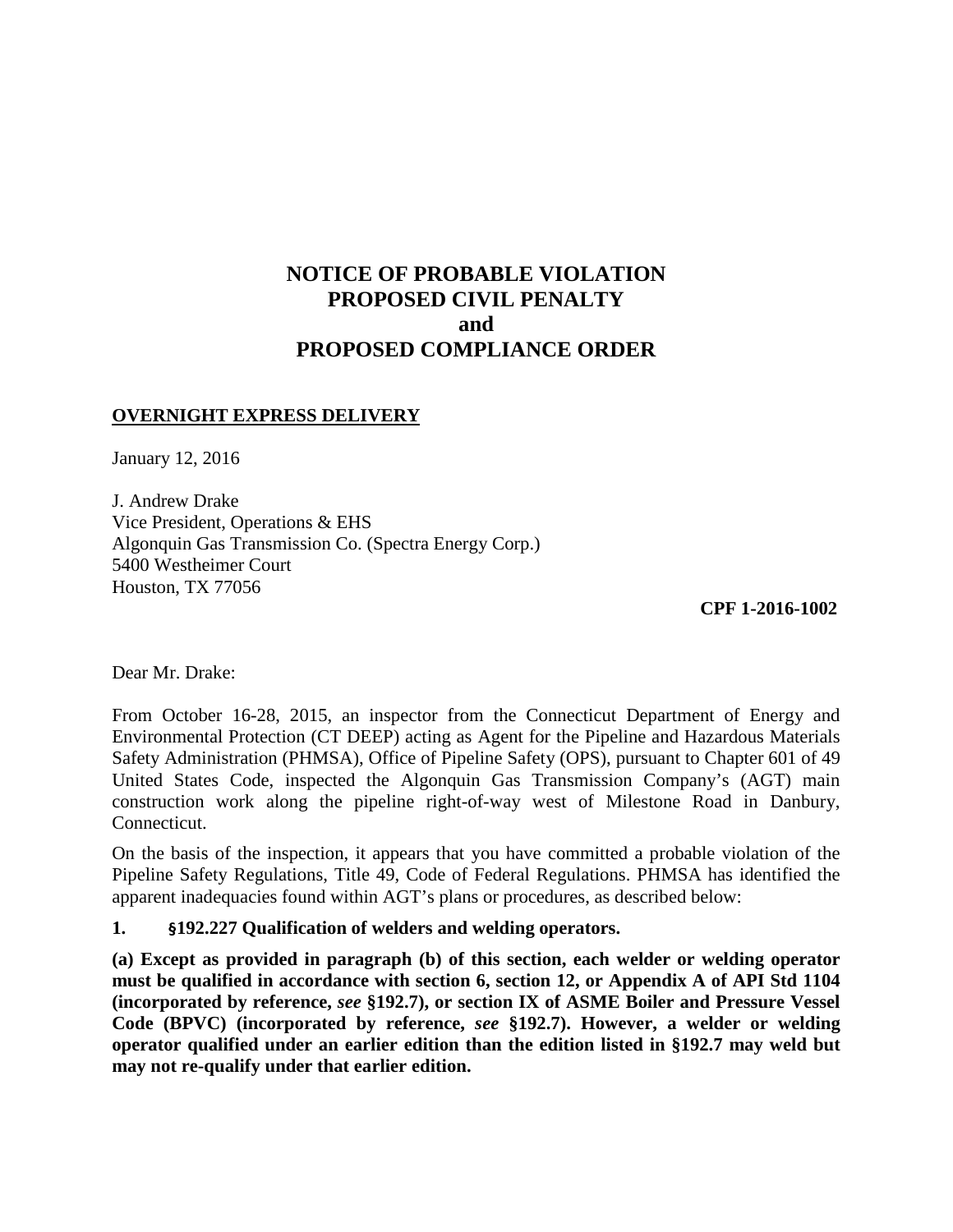AGT failed to qualify welders on a section of the project (42 inch 0.938 inch wall pipe that was being welded using a mechanical welding process) in accordance with section 6, section 12, or Appendix A of API Standard 1104 (incorporated by reference, *see* §192.7), or section IX of ASME Boiler and Pressure Vessel Code (BPVC) (incorporated by reference, *see* §192.7).

API 1104, section 12 (Mechanized Welding with Filler Metal Additions) applies to a welding process being used on the project. Section 12.6 states:

"Each welding operator shall be qualified by producing an acceptable weld using the qualified welding procedure."

During the inspection on October 22, the CT DEEP inspector observed welders completing welds using procedure AIM-BMX-423.0 on pipe with a wall thickness of 0.938 inches. The welder qualification paperwork provided to support the welding was for a different welding procedure, AIM-BMX-422.0, which is for 0.720 inch wall pipe. The welders had not been qualified to weld using procedure AIM-BMX-423.0.

AGT representatives stated that:

- 1. As of October 22, 2015, a total of 10 welds had been completed, and 4 more were in progress using welding procedure AIM-BMX-423.0.
- 2. As of October 28, 2015, all 14 welds made using welding procedure AIM-BMX-423.0 had been cut out and discarded.
- 3. As of October 28, 2015, the welders have been qualified to use welding procedure AIM-BMX-423.0.

Evidence is based on personal observations and photographs taken by the CT DEEP inspector, and statements made by operator representatives.

#### Proposed Civil Penalty

Under 49 United States Code, § 60122, you are subject to a civil penalty not to exceed \$200,000 per violation per day the violation persists, up to a maximum of \$2,000,000 for a related series of violations. For violations occurring prior to January 4, 2012, the maximum penalty may not exceed \$100,000 per violation per day, with a maximum penalty not to exceed \$1,000,000 for a related series of violations. The Compliance Officer has reviewed the circumstances and supporting documentation involved in the above probable violation(s), and has recommended that you be preliminarily assessed a civil penalty of \$26,200 as follows:

| Item number | <b>PENALTY</b> |
|-------------|----------------|
|             | \$26,200       |

Proposed Compliance Order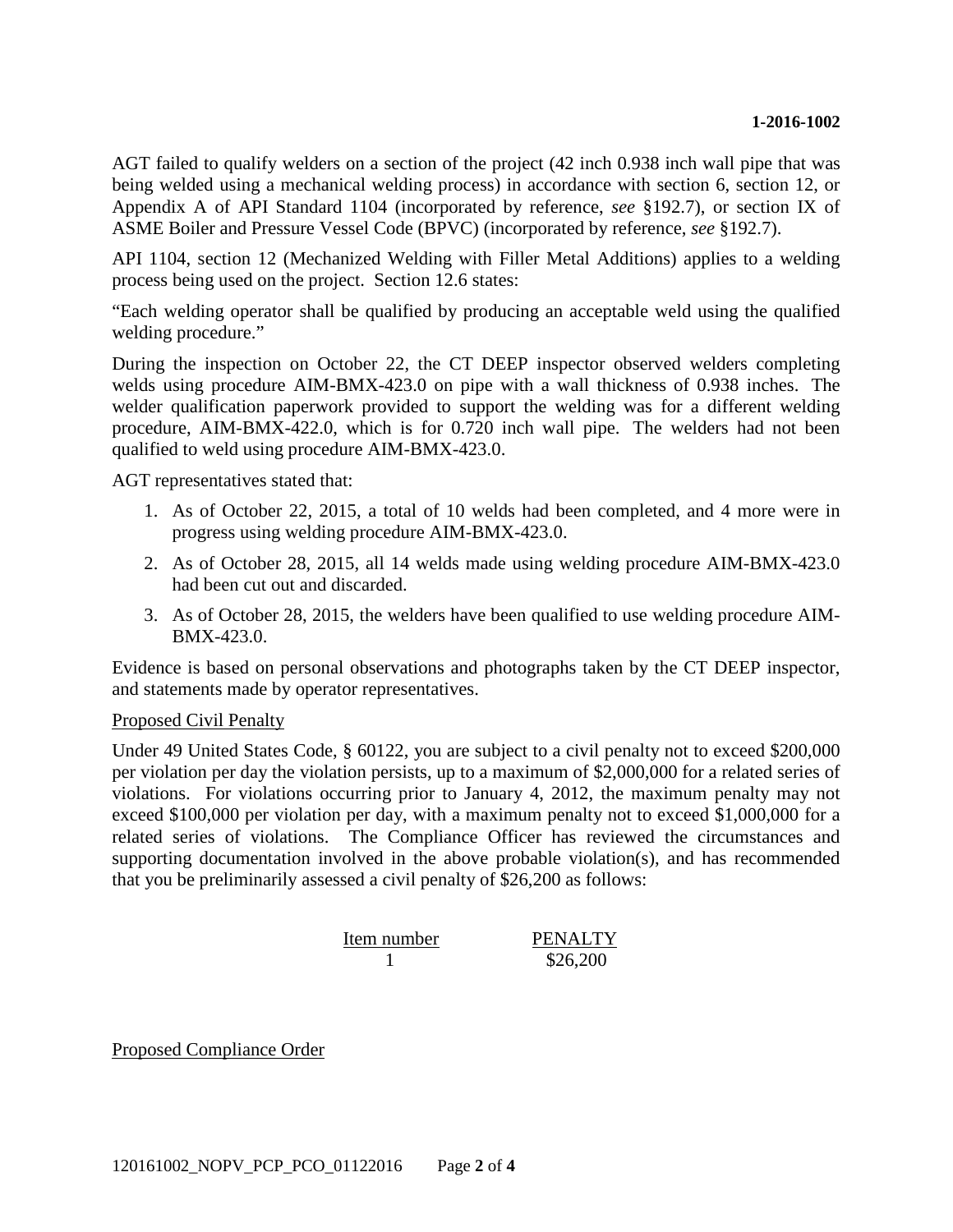With respect to item 1 pursuant to 49 United States Code § 60118, the Pipeline and Hazardous Materials Safety Administration proposes to issue a Compliance Order to AGT. Please refer to the *Proposed Compliance Order*, which is enclosed and made a part of this Notice.

#### Response to this Notice

Enclosed as part of this Notice is a document entitled *Response Options for Pipeline Operators in Compliance Proceedings*. Please refer to this document and note the response options. All material you submit in response to this enforcement action may be made publicly available. If you believe that any portion of your responsive material qualifies for confidential treatment under 5 U.S.C. 552(b), along with the complete original document, you must provide a second copy of the document with the portions you believe qualify for confidential treatment redacted and an explanation of why you believe the redacted information qualifies for confidential treatment under 5 U.S.C. 552(b). Not responding within 30 days of receipt of this Notice constitutes a waiver of your right to contest the allegations in this Notice, and authorizes the Associate Administrator for Pipeline Safety to find facts as alleged in this Notice without further notice to you, and to issue a Final Order.

Please submit all correspondence in this matter to Byron Coy, PE, Director, PHMSA Eastern Region, 820 Bear Tavern Road, Suite 103, W. Trenton, NJ 08628. Please refer to **CPF 1-2016- 1002** on each document you submit, and please, whenever possible, provide a signed PDF copy in electronic format. Smaller files may be e-mailed to Byron.Coy@dot.gov. Larger files should be sent on a CD accompanied by the original paper copy to the Eastern Region Office.

Additionally, if you choose to respond to this (or any other) case, please ensure that any response letter pertains solely to one CPF case number.

Sincerely,

Byron Coy, PE Director, Eastern Region Pipeline and Hazardous Materials Safety Administration

Cc: Karl Baker CT DEEP

Enclosures: *Proposed Compliance Order Response Options for Pipeline Operators in Compliance Proceedings*